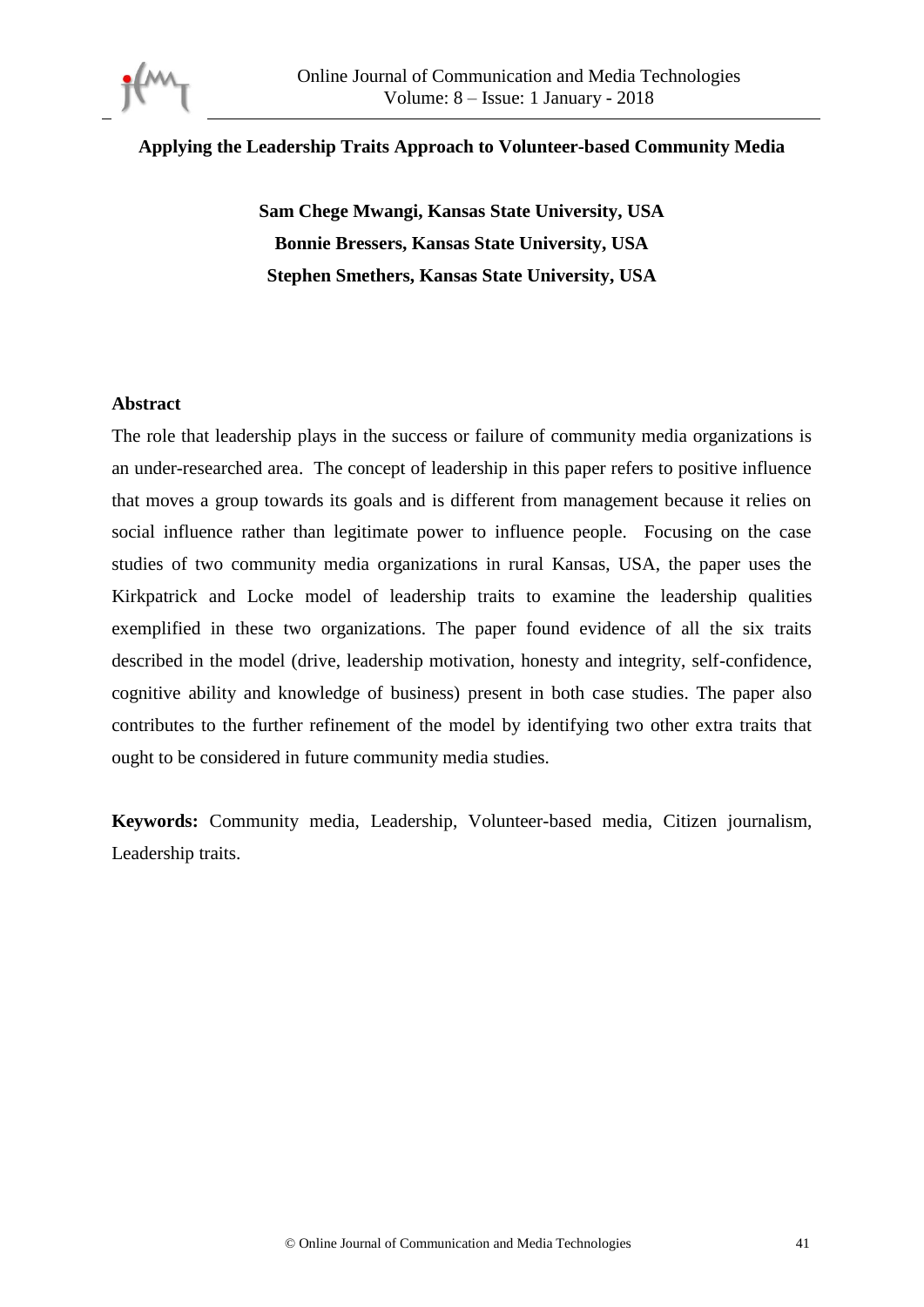

# **Introduction**

Leadership is an important factor in any successful media company, regardless of its size. An organization needs effective leadership in order to survive the realities of an ever-changing media marketplace. The "vision" of managers is an essential trait that often determines success or failure of a company, and it can be argued that effective leadership transcends market size; that is, any organization in a large or small market must have good leadership to survive the realities of changing technologies and audience demographics (Sohn, Wicks, Lacy & Silvie, 1999). Those industry trends have proven to be an uncomfortable reality in all media markets, but it can be argued that these changes are even more unwelcome in rural markets, where community media organizations also face population declines and growing decay in their business communities. Navigating a rural newspaper or electronic media operation through such a storm arguably requires leadership that is as resourceful and farsighted as that which can be found in large market counterparts.

As Kung (2006) has written, few scholars have examined the role that leadership plays in the success or failure of community media outlets, which would seem to be a gross oversight, given the above-stated market challenges. As market factors get more and more demanding, the role of leadership becomes more and more important if local media are to survive as the informational locus of their communities. This paper examines leadership traits and styles of mangers of two unique rural Kansas community media organizations. One outlet is a semimonthly newspaper in a small northwest Kansas town of just over 400 residents, while the other is a unique multimedia production hub in a community of 900 that produces telecasts of local high school sports and other community-oriented videos, as well as doing corporate production work for regional clients. The truly unique aspect of each company is that fact that their products are largely the creation of staffs primarily composed of volunteer labor. Each organization is managed by a local visionary, who must recruit and develop local talent and keep the volunteers focused on the tasks unique to producing the local media product.

## **The Prairie Dog Press**

Almena, Kansas, is an agricultural community that manages to maintain a small business district, local schools, churches and essential utility services. At the center of Almena's livelihood is a semi-monthly newspaper, the *Prairie Dog Press*, which was formed in 1995 after the town lost its century-old newspaper, the *Almena Plaindealer*, when publisher Hemi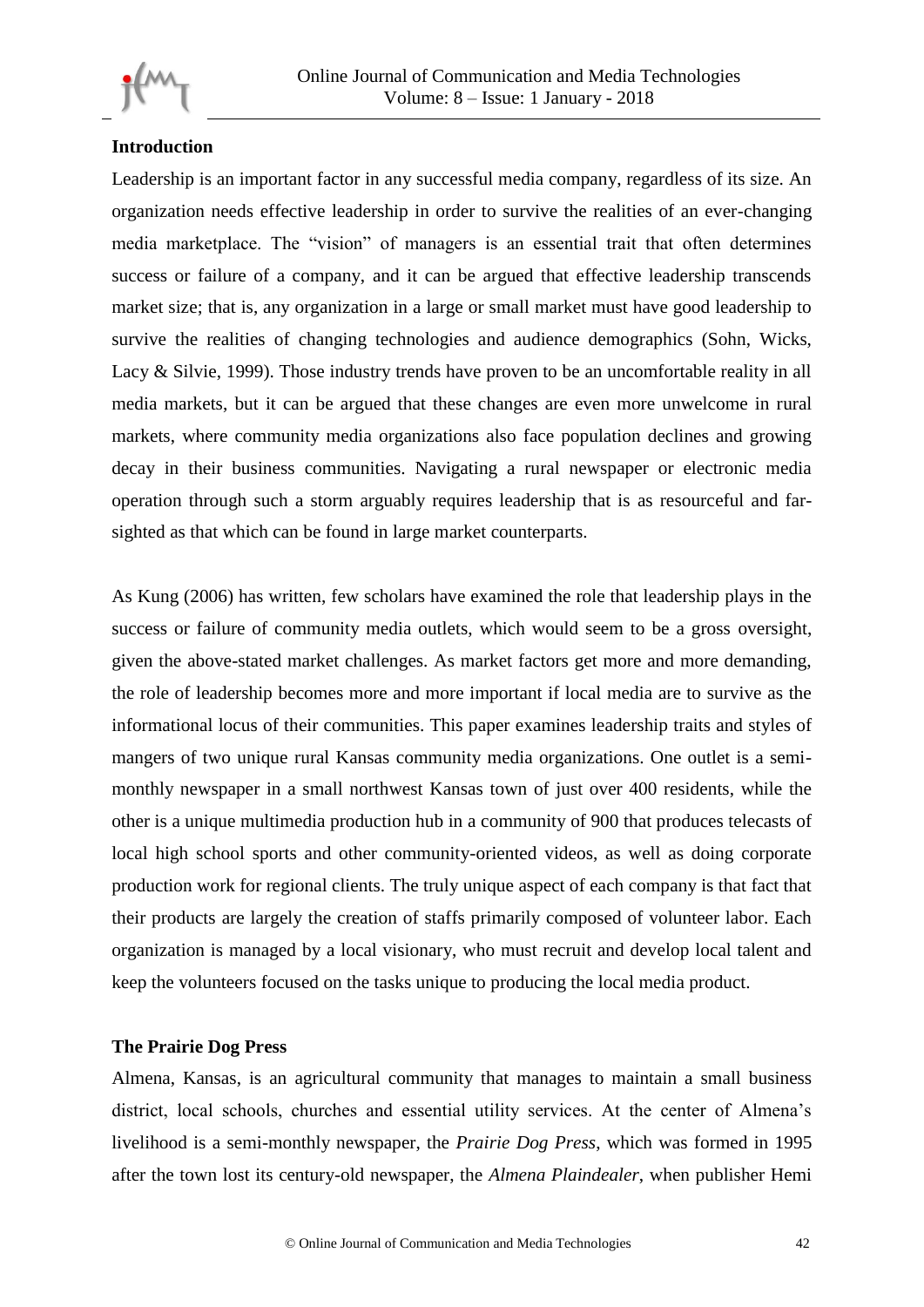

Moody could no longer perform the tasks associated with editing and producing a letterpress newspaper (the *Plaindealer* was the last paper in Kansas published by that method). Without a newspaper, the community suffered from an information vacuum, as attempts to inform the public about important community events–including a bulletin board in the post office and announcements in the neighboring *Norton Telegram*–proved to be largely ineffective. The communications void proved to be so debilitating to maintaining important community functions that civic leaders held a series of meetings to explore solutions to the problem. The answer, they decided, was to form a volunteer group to publish a new local newspaper (Bressers, 2000).

Since no one in town had primary knowledge of the newspaper business (save for

Moody, who promised to support volunteer efforts but did not wish to be a part of the staff), the new group decided to transform themselves into makeshift journalists. They sought help from a community media resource center at Kansas State University, and student volunteers moved into the town for a month to teach willing townspeople how to produce a newspaper. Additional volunteers decided to try their hands at reporting and writing news stories and local opinion columns (Robonson, 2005). The fledgling staff named the publication the *Prairie Dog Press*, an appellation derived from Prairie Dog Creek, a waterway that runs through the town (Bressers, 2000). The *Press's* composition and publication was initially managed by two local residents, Becky Madden and Laura Craig, who served as co-editors. After a short while, Madden left the staff, and Craig, who was barely oriented to the demands of newsgathering, copy editing and using a computer for writing and laying out the paper, emerged as the *Press'* editor, a position she has now held for 21 years (Laura Craig, personal communication, June 22, 2016).

The newspaper's survival for over two decades, especially as an all-volunteer organization, is a working arrangement that begs for further study. Even Editor Craig, who has managed the paper from the beginning, has received no financial compensation. "It's a labor of love," said Craig. "If I start getting paid, then it becomes a job" (Laura Craig, personal communication, June 22, 2016). Craig has consistently recruited local laypersons and turned them into writers, copy editors, printers and circulation managers, and most of the talent has been developed from the echelons of Almena's senior citizens (Craig reports that currently, the youngest staff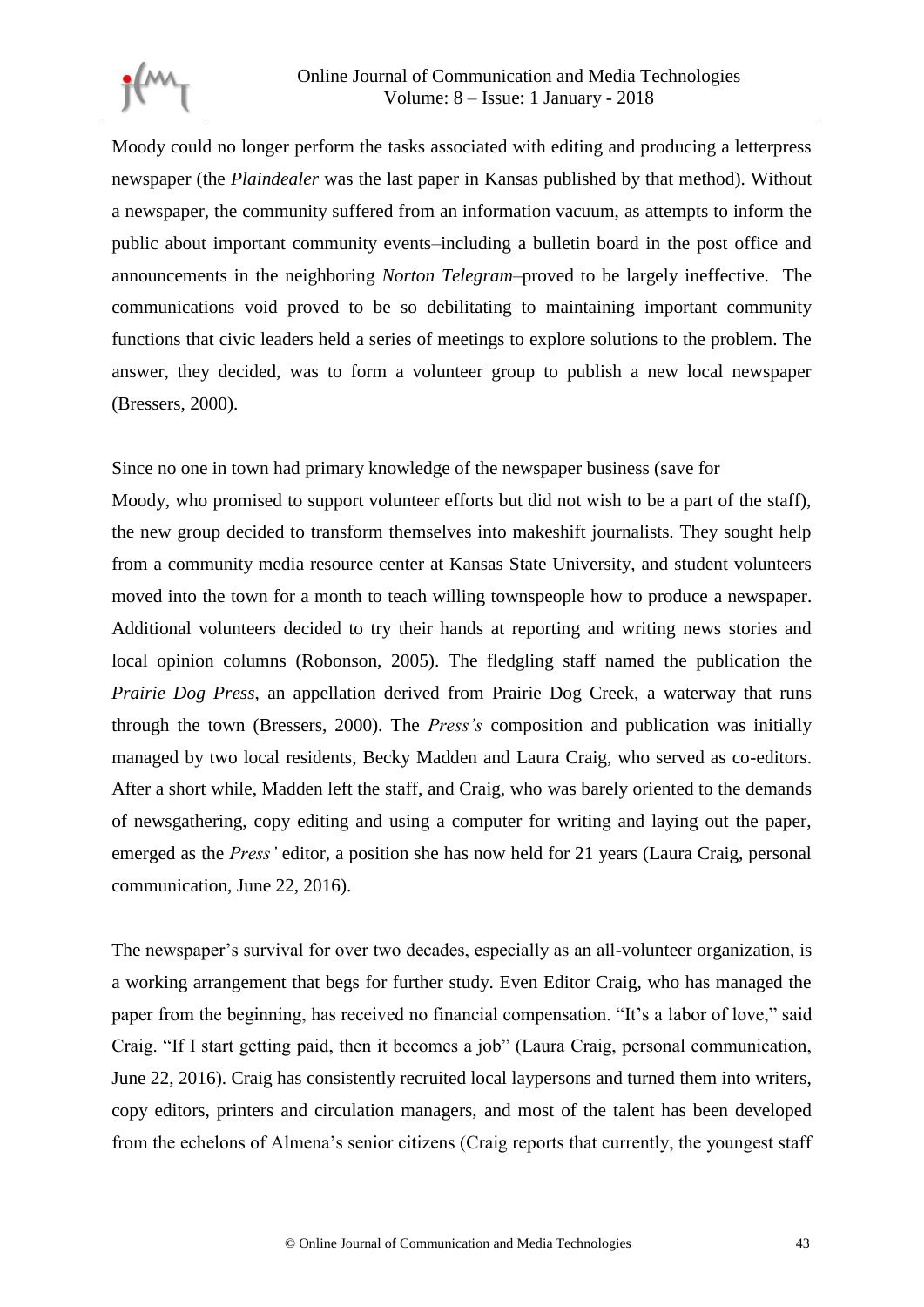

member is in her 60s). The management style that Craig provides to motivate her staff to donate their time to the publication, certainly emerges as a leadership style worthy of study.

## **The Kiowa County Media Center**

The Kiowa County Media Center in Greensburg, Kansas, similarly grew from an arguably greater communication need. On May 4, 2007, the small South Central Kansas town was hit by a devastating EF-5 tornado that virtually destroyed the city. The storm's aftermath saw this community of just over 1,500 with almost no communications system, since the electrical and cable TV systems were destroyed. Logistics mostly prevented area radio and television stations and newspapers from filling the information void at a time when constant communication was vital ("Greensburg is Gone," 2007). As the community slowly rebuilt, local leaders were mindful that the new Greensburg needed a better communications infrastructure to warn its citizens of severe weather and to provide a system that would better fill future emergency information voids. City and county leaders held subsequent meetings with representatives from a major state university to brainstorm solutions to the problem. The answer: a state-of-the-art multimedia communications center, with a mission to provide pertinent local information via a portal distributed through an advanced WiMAX broadband network. The KCMC was to be housed in the Kiowa County Commons, a structure also designed to provide space to replace the Greenburg City Library, the Kiowa County Historical Society Museum and the county Extension office. The two-story building's second floor was built to contain a television studio, editing bays, audio production facilities and offices for staff members (Smethers, Freeland & Rake, 2010).

Organizers initially dreamed of a grand experiment in community media: an open-source communications hub, where local residents could furnish audio, video, photo and textual content for the information portal. Local residents of all ages, it was theorized, would readily take advantage of the opportunity to learn the skills associated with audio and video production and provide content. Planners provided a budget for a Center director, who would regularly teach classes designed to turn laypersons into producers. Community residents initially registered a positive attitude towards the idea; in fact, focus groups conducted with city and county residents indicated a willingness to participate, providing that instruction would be available (Smethers, Freeland & Rake, 2010). However, the open-source project did not reach fruition. In 2011, the Center's Board of Directors hired Grant Neuhold, a video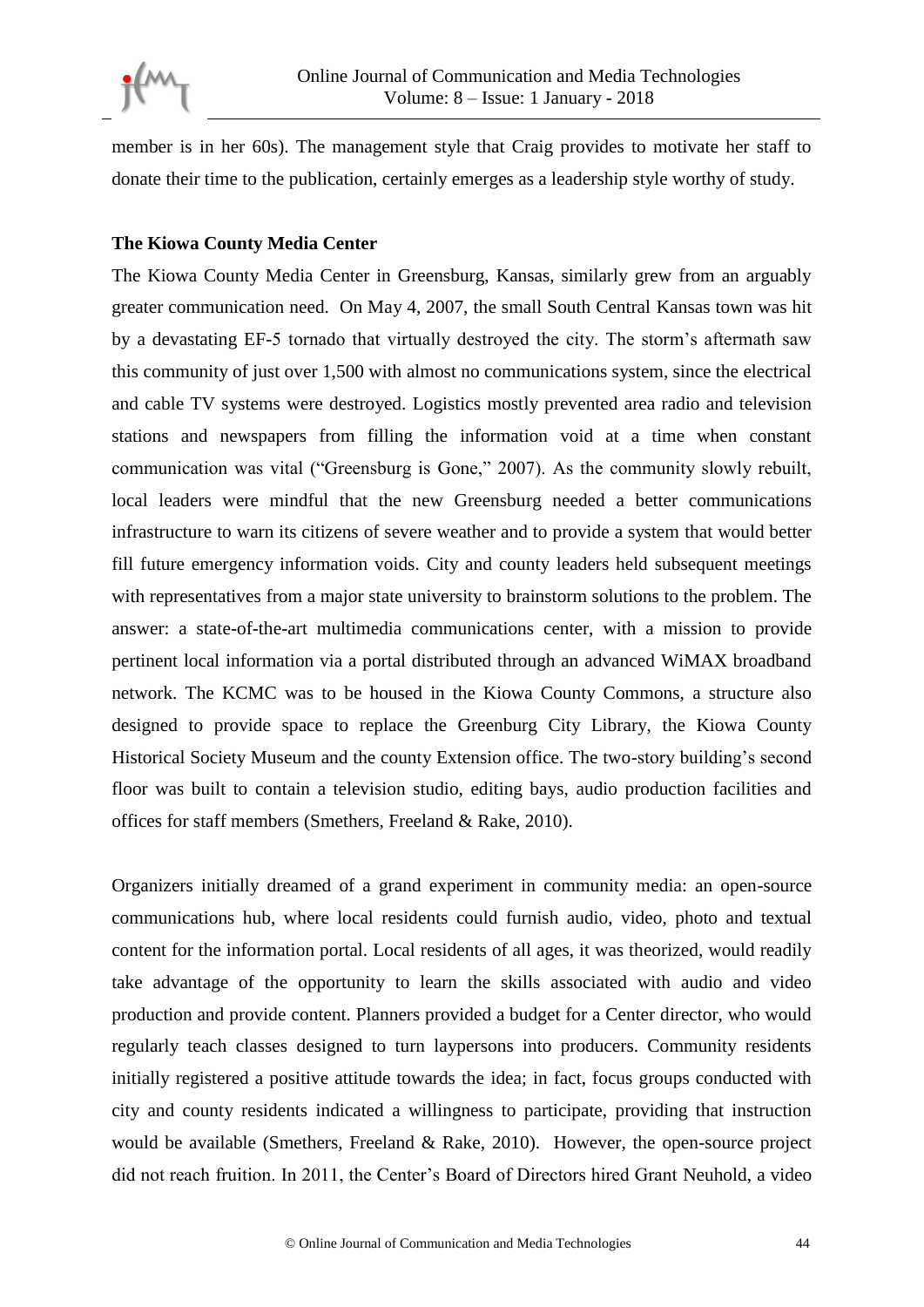

production specialist, as the project manager charged with making the hoped-for mission a reality. Neuhold was able to recruit some high school students and a few adults to produce some informational features, but it soon became evident that the KCMC citizen's journalism idyll was not sustainable. In fact, a community survey in 2012 revealed that while a majority of county adult residents believed the KCMC to be beneficial, they also saw that technical skills were a major inhibiting factor to involvement, and few persons felt that they had the time to learn video storytelling skills (Mwangi, Smethers & Bressers, 2014).

The resourceful Neuhold realized that he needed to prove the KCMC's potential worth to local residents by launching a production project that would simultaneously affect peoples' lives while potentially involving a wide variety of community residents in the Center's educational and production outreach. Neuhold understood that local sports are always a popular activity in a small town, so he embarked on an ambitious project: recruiting a staff of mostly adult volunteers, who, assisted by some high school students, to produce Kiowa County High School athletic events, streamed to area audiences via the Internet. The cadre of volunteers quickly coalesced into a collegial group who produced highly professional telecasts, and the streamed sports broadcasts have become popular among local audiences (Grant Neuhold, personal communication, June 22, 2016).

Since its inception, KCMC operational expenses have been underwritten by the Kiowa County Commission, a financial arrangement that is at best tenuous, since frugal members of the governing body are continually seeking ways to cut the county budget (in fact, Neuhold estimates that the media center's budget has been cut by an average of \$5,000 each year). Faced with the need to generate revenue, Neuhold realized that few commercial video production houses exist in the South Central and Southwest Kansas region, meaning that there was a ready market for corporate videos, live events streaming, web design, IT services and phone and tablet repair services. He immediately began recruiting corporate clients, and several regional companies have become regular KCMC customers. The customer base has provided a financial cushion and allowed Neuhold to hire a small staff to help him manage KCMC's myriad of services and develop further revenue-producing options, but the staff is not sufficient to provide the necessary labor to meet the Center's production demands. Neuhold has had to recruit and develop talent from the community, which has also been a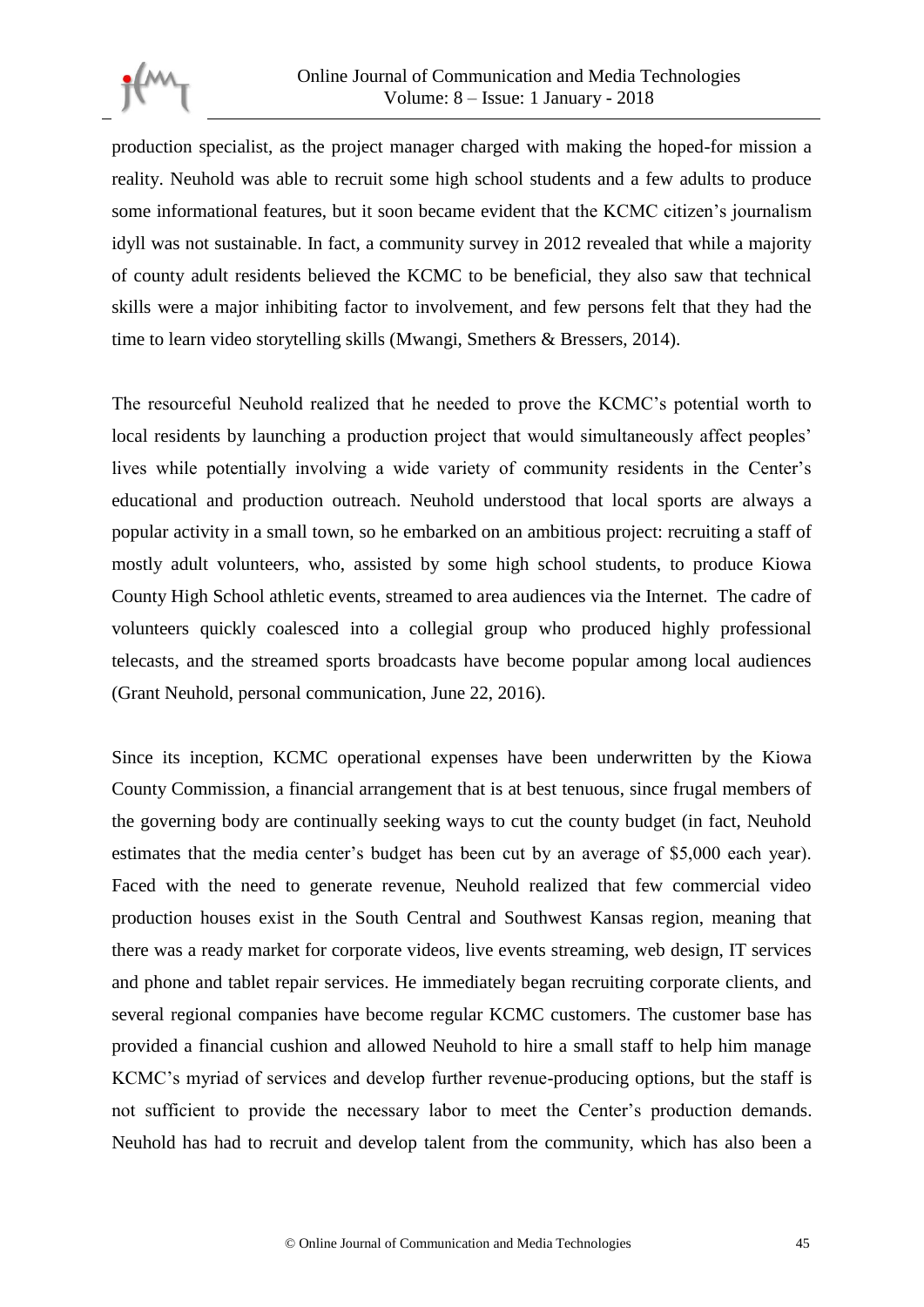

combination of adult and high school student volunteers (Grant Neuhold, personal communication, June 22, 2016).

Maintaining a demanding production schedule with a mostly volunteer staff is a challenging proposition. Neuhold's personal contacts in Greensburg and Kiowa County, along with an outreach to local high school journalism classes and other community service programs, has so far netted a good base of volunteers to maintain KCMC operations. And Neuhold has been successful in leading the organization. A study conducted in 2014 found that Neuhold's leadership in first recruiting and then teaching video production principles to the volunteers was essential in making the project work (Bressers, Smethers & Mwangi, 2014). Understanding the leadership qualities to motivate people to volunteer and perform challenging video production tasks would certainly be prescriptive for similar community based media firms.

### **Literature Review**

The role that leadership plays in the success or failure of community media organizations is an under-researched field (Kung, 2006). Indeed leadership has been described as one of the most neglected areas of research in the field of media management (Mierzjewski & Holifield, 2006). The few studies on leadership issues in media industries have focused on topics such as relationship between leadership and change (Gade, 2004; Killebrew, 2003; Perez-Latre & Sanchez-Tabernero, 2003), organizational problems (Sylvie, 2003), and organizational values and priorities (Demers, 1993, 1994, 1996; Edge, 2003); however, little research has focused systematically on media leaders in particular. The concept of leadership in this paper refers to positive influence that moves a group towards its goals (Catt & Miller, 1985). Leadership is different from management because it relies on social influence rather than legitimate power to influence people (Powers, 2006).

A long-standing debate on what constitutes leadership includes individual traits, behaviors and styles, interaction patterns, organizational culture and environmental contexts as important contributors to effective leadership (Burns, 1978). Another contested area of inquiry is the very definition of leadership with the most common definition focusing on the extent to which a leader's organizational unit performs its task successfully where such success might be measured in terms of sales increase, profit margin, productivity, or market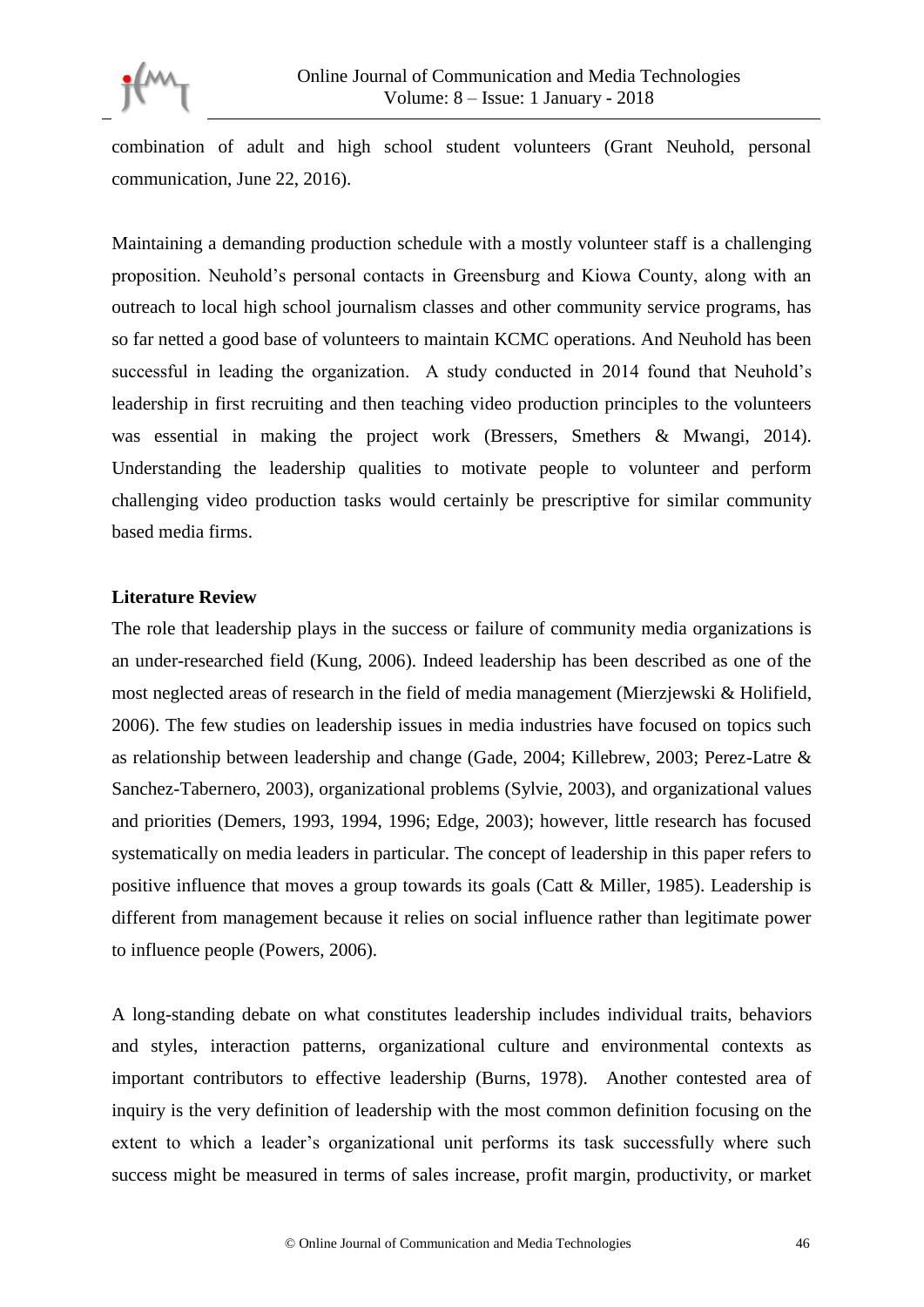

share. Much of the research on leadership has focused on company or government level leadership and dwells on human resource and management issues (Walton, 1999). Politis (2006) found that there had been very few studies that had focused on the issue of leadership at the sectoral level such as the media industry. A rare sectoral study focusing on the media industry found that the leadership characteristics profile for those in the media industry must mirror the transformational changes shaping the industry which is undergoing massive structural changes caused by technological developments affecting production processes, organizational structure, the products and market positions (EU, 2002). The changes in the media industry are also dependent on parallel developments in other fields such as information technologies and new structures for production workflows (Comprint, 1998). Given these transformational changes, some of the ideal leadership characteristics valuable for those in the media industry would include the ability to create a vision and provide strategic thinking, motivation of stakeholders, teamwork, decision-making capability, ability to communicate with other people, and ability to create and maintain effective relations with key players relevant to the media sector. Ferrucci (2015) argues that as technology continues to enable various models of journalism to emerge, it is important to understand how leadership impacts the culture of a media organization. Newsroom leaders have great impact on the organization culture and work processes that emerge under their leadership as they provide the vision, resource allocation, power, and organizational structures and processes (Tuchman, 1978; Paterson & Domingo, 2008Schein, 2006). Gans (1979) found that in media organizations owned by large corporations, newsroom leaders usually executed the vision of the corporate office. Schultz (2007) observed that in the digital age, news values have shifted to reflect the vision of the leadership.

Non-media Studies that have sought to create a profile of characteristics of successful leaders in organizations and industries tend to straddle a host of many areas with a heavy focus on demographics. Chandy (1991) focused on the age, education, and family background, as critical influences that such leaders bring along in their strategic direction for their organizations. Noel (1989) used ethnographic techniques to argue that an individual's early passion affects a firm's vision and focus, while another study looked at the early influences of leaders including their place of birth and their educational majors as having critical impacts on a leader's vision and strategy (Boone and Kurtz). Another study that sought to create a profile of the characteristics related to the strategic performance of media firms found some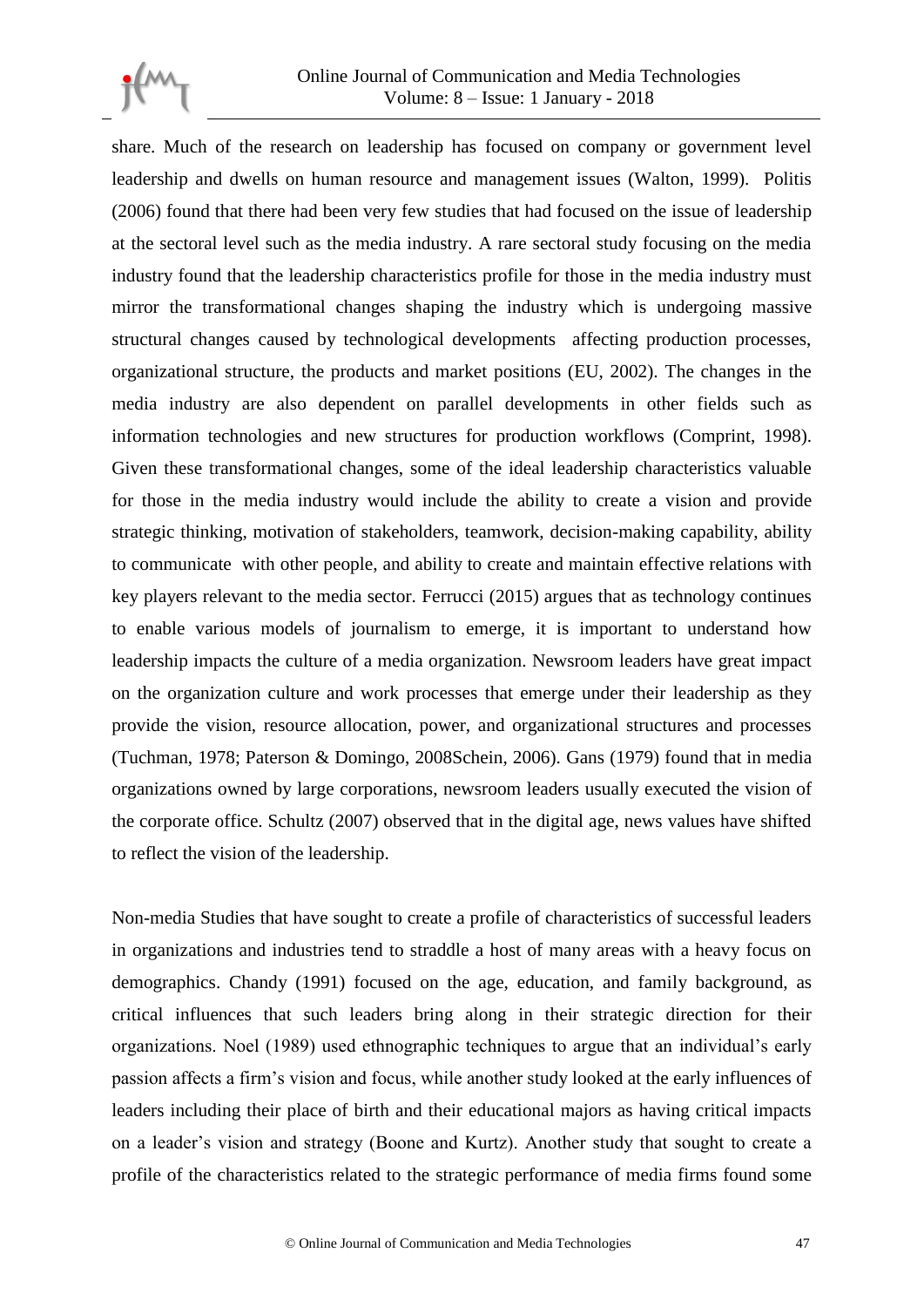

telling demographic predictors for success including a leader's primary occupation, gender, and number of years as CEO (Shaver, 2006).

Some scholars dating back to the  $20<sup>th</sup>$  century have been fascinated by the leader's traits approach (Stogdill, 1948; Lord, DeVader & Alliger, 1986; Kirkpatrick & Locke, 1991; Cawthon, 1996) and seeks to find the answer to the question: 'what attributes must an individual possess to perform effectively in organizational leadership roles' (Mumford et al, 2000: 156). This approach conceptualizes leadership as a set of properties possessed in varying degrees by different people (Jago, 1982). The trait approach holds three general assumptions. First, it asserts that individual differences result from the differences in the strength and combination of traits. Second, personality traits are relatively stable over time: inborn and innate characteristics of person are enduring, they can hardly change. Third, personality traits are consistent over situations, and there are universal traits that can be effective in all the situations (Jago, 1982).

In recent years, there has been a resurgence of interest in "traits" research which suggests that effective leadership is strongly associated with personalities who seemed to posses certain qualities that could be nurtured (Lord et al, 1986, Bryman, 1992, Kirkpatrick & Locke, 1991) or what Kirkpatrick and Locke call "the right stuff" (1991: 59). Hang (2006) argues that the need for leaders to have "the right stuff" also applies in media companies. Recent studies have begun to develop a list of that "right stuff" or leadership traits which has culminated in the Kirkpatrick and Locke model based on traits (1991). The model contains the following six traits important to leadership success: drive, leadership motivation, honesty and integrity, self-confidence, cognitive ability and knowledge of business. *Drive* refers to the effort that a leader brings along to the job while *leadership motivation* refers to the willingness to lead. *Honesty and integrity* confers credibility to the leader while *self-confidence* earns a leader respect among his followers. *Cognitive ability* is important for problem solving and formulating strategy while *knowledge of business* guides the cognitive skills. The list of traits in this model is not exhaustive and does not include such traits as charisma or flexibility, but sets out critical preconditions for leaders that are necessary for decision making.

Thus the Kirkpatrick & Locke model seems to lay the necessary preconditions for effective application of the path-goal theory of leadership which looks at how the leader interacts with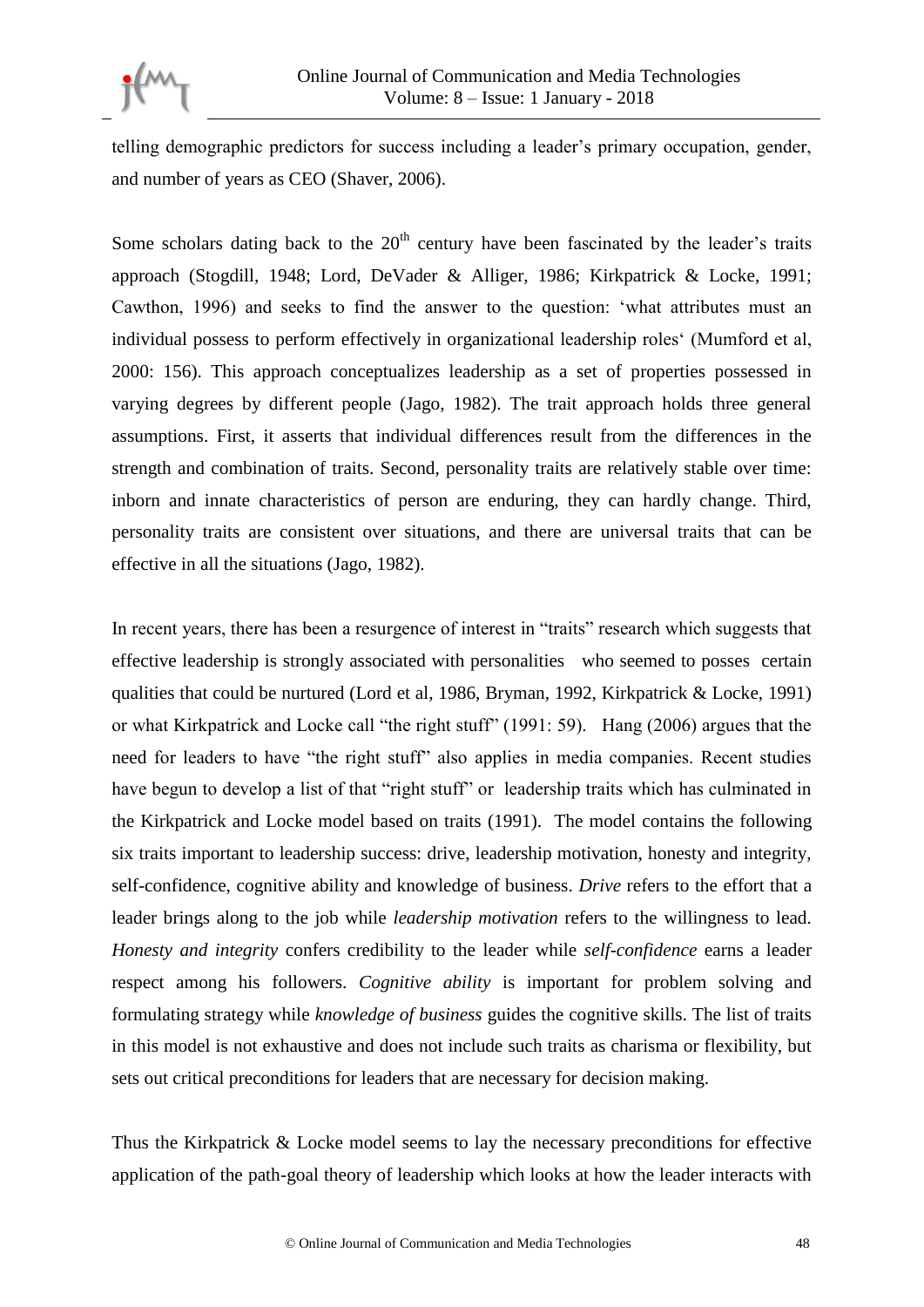

the many variables in the work environment to react to different situations by providing guidance, coaching, motivation, rewards and punishment. The path-goal theory differentiates between relationship-oriented leaders who focus on nurturing friendship, trust and respect between them and their subordinates and the task-oriented leaders who are more focused on getting the job done (Rue & Byars, 1986). The theory further argues that personal characteristics including age and work experience influences how a leader behaves towards his subordinates. Workers who have more work experience and higher education value leaders who are more relationship-oriented. Another variable that the theory considers is the organizational environment such as task structure, market size or staff size. When tasks are clear, relationship leadership tends to develop. Task oriented leadership tends to develop more in manufacturing facilities where there is pressure to produce (Schreisheim  $\&$ Schreisheim, 1980).

Using the Kirkpatrick & Locke traits model, this research seeks to find out:

RQ1: To what extent are each of the leadership traits exemplified in Almena and Greensburg case studies?

RQ.2: To what extent, if any, does leadership in the Almena and Greensburg case studies suggest the presence of other relevant leadership traits?

### **Methodology**

This study attempts to answer the research questions using two different methods: in-depth interviews and focus groups, which were conducted between 2013 and 2015 in the two communities that are the locus of this study, Almena and Greensburg, Kansas. Subjects were comprised from two groups of people: 1) the managers profiled in this study, Laura Craig, editor of the *Prairie Dog Press* in Almena and Grant Neuhold, production manager of the Kiowa County Media Center in Greensburg, and persons with primary knowledge of the management styles of the principals in each town. Researchers conducted a series of interviews with Craig and Neuhold, in line with guidelines prescribed by Babbie (1992) and Touten (2011), with open-ended questions aimed at ascertaining the managers' personal motivations and the philosophies that guide the execution of their jobs. Interviews were recorded and manuscripts of their comments were made, using a thematic analysis as stipulated by Boyzatis (1998).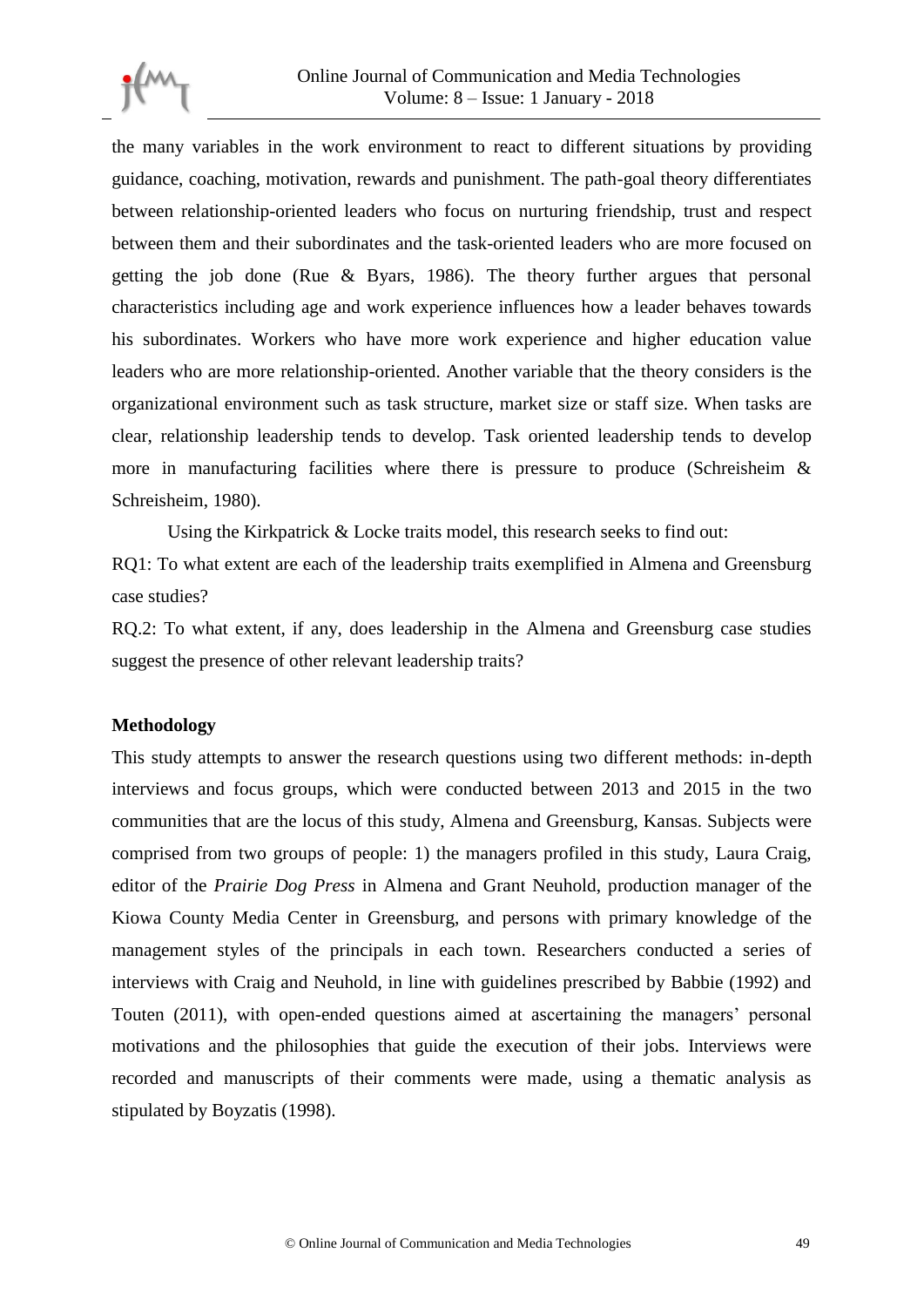

From the comments made by Craig and Neuhold, a series of questions was created for interviews and focus group studies with staffs of media operations in the two communities. In Almena, researchers conducted focus groups with the production staff of the *Prairie Dog Press* in the summer of 2014. Nine female respondents answered questions relating to their roles in publishing the newspaper and especially, Craig's leadership style. The group discussion was recorded, transcribed and theme analyzed according to the focus group questions. In Greensburg, researchers conducted two sets of interviews. First, each member of the volunteer production staff that produces local high school game telecasts for the KCMC was interviewed in 2013. Questions centered around subjects' personal motivations for participating and their assessment of Newhold's leadership style. Each interview was recorded and transcribed. A second source of volunteer labor at the Media Center, students enrolled in community service projects in the Kiowa County school system, participated in focus groups conducted by researchers on the Unified School District 422 campus in 2015. Again, respondents (who represented junior high and high school students) were asked questions relating to their personal motivations for volunteering, as well as their assessment of the Media Center and Grant Neuhold's leadership.

### **Results and Discussion**

Research suggests that the examination of personality traits can contribute to a better understanding of the very essence of leadership (Hang). Unlike ethnographic analyses, this research primarily examines leadership attributes as identified by a critical dimension of the successful media organization: the front-line workers whose ongoing efforts result in a journalistic endeavor utilized by its audience(s) and sustained over time. Additionally, discussion of relevant personality traits as self-reported by two successful leaders of volunteer-based media organizations are reported to provide insight into whether the traits they identify are similar to the traits each set of front-line workers attributes to them. While the six leadership traits explicated by Kirkpatrick & Locke are not mutually exclusive, the Almena and Greensburg questionnaire responses and depth interviews were examined for indication of the presence of each trait. A second research question sought evidence of other leadership traits thought to affect the success or failure of each media model as identified by both the volunteer workers and the two leaders in question.

RQ1: To what extent, if any, are each of the leadership traits developed in the Kirkpatrick & Locke model exemplified in the Almena and Greensburg case studies?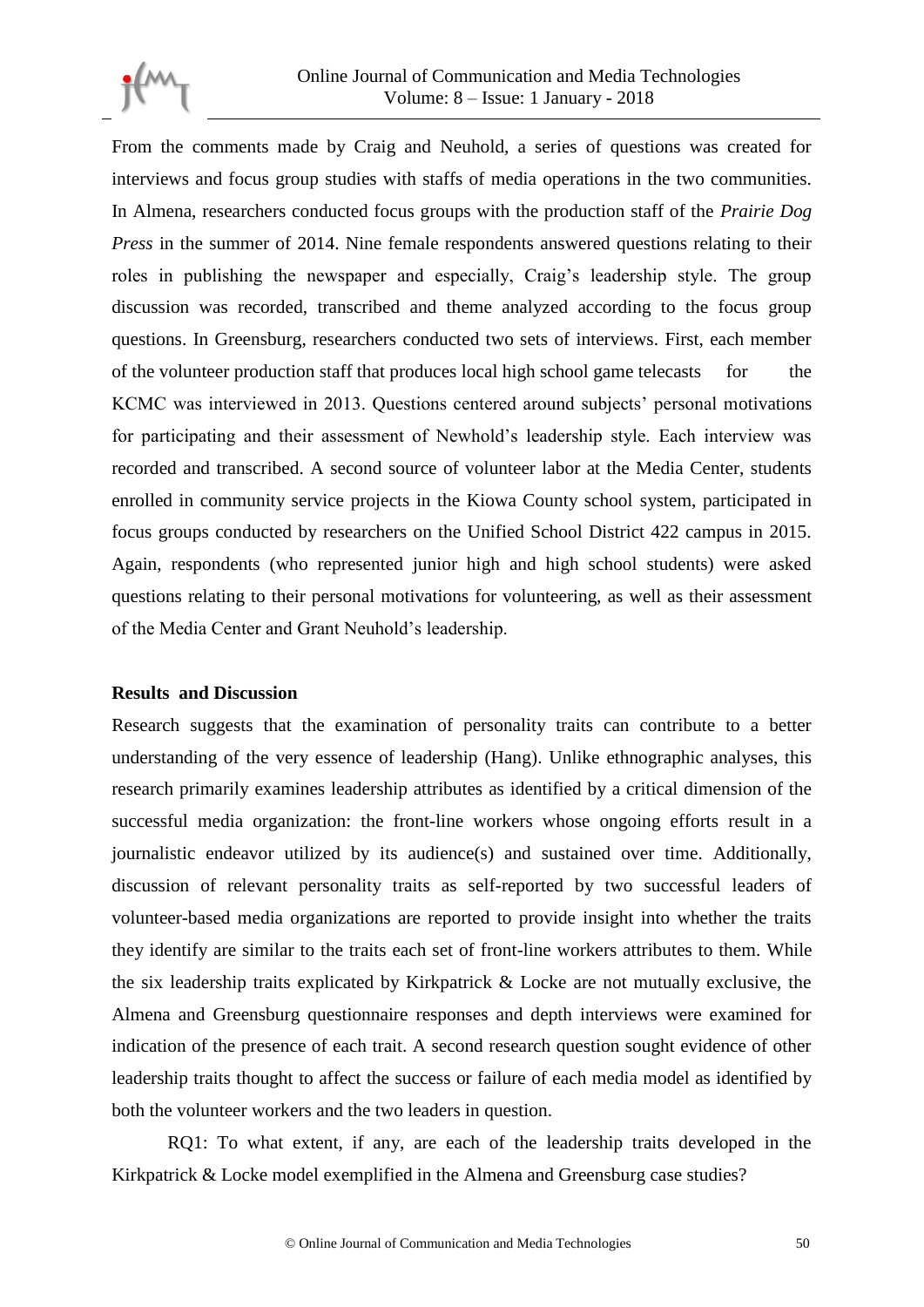

# **Analysis of Leadership Drive**

Kirkpatrick & Locke frame *drive* in terms of ambition, business expansion, and high levels of enthusiasm and energy for the work, descriptors that were evidenced, in whole or in part, in both the Almena and Greensburg cases. While the Almena Prairie Dog Press's Craig sought project sustainability rather than expansion, from the onset Greensburg's Neuhold envisioned a growing enterprise offering an increasing array of services as resources become available. Because of the inevitability of ongoing reductions in local-government funding, Neuhold's visions for an expanded Kiowa County Media Center range from providing billable multimedia services to business and other clientele, which quickly became a viable business strategy, to partnerships with the local school district and area community colleges to teach students, recruit workers and encourage contributions of content for distribution via the portal.

Both the Almena and Greensburg volunteers regularly cited the energy, enthusiasm and work ethic of their respective leaders. In Almena, volunteers cited Craig's tireless efforts as a motivation for their own participation. "She just keeps plugging away and we don't want her to do it by herself," said one respondent, while another said communities striving to begin similar initiatives would be well advised to: "Have someone like Laura. They have to find some people who have a passion, like Laura does." Asked if any community could be as successful with a volunteer newspaper as Almena is, another volunteer said simply: "They should be able to. But they've got to have someone like Laura." (July 14, 2014). Similar sentiments were voiced repeatedly by respondents associated with the KCMC, including one who called Neuhold "one of the hardest-working people I've ever been around." (September 10, 2014) Like Almena, KCMC volunteers responded that Neuhold's assiduousness motivated their own volunteer efforts (March 11-19, 2013), a fact Neuhold himself acknowledges and utilizes, "If they see me do it, they'll pick it up." (March 19, 2013)

## **Leadership motivation**

Willingness to lead, personal control over the enterprise, and polished social skills that increase the leader's influence are characteristics Kirkpatrick & Locke ascribe to *leadership motivation*. Greensburg's Neuhold, asked to describe his leadership style, was matter-of-fact: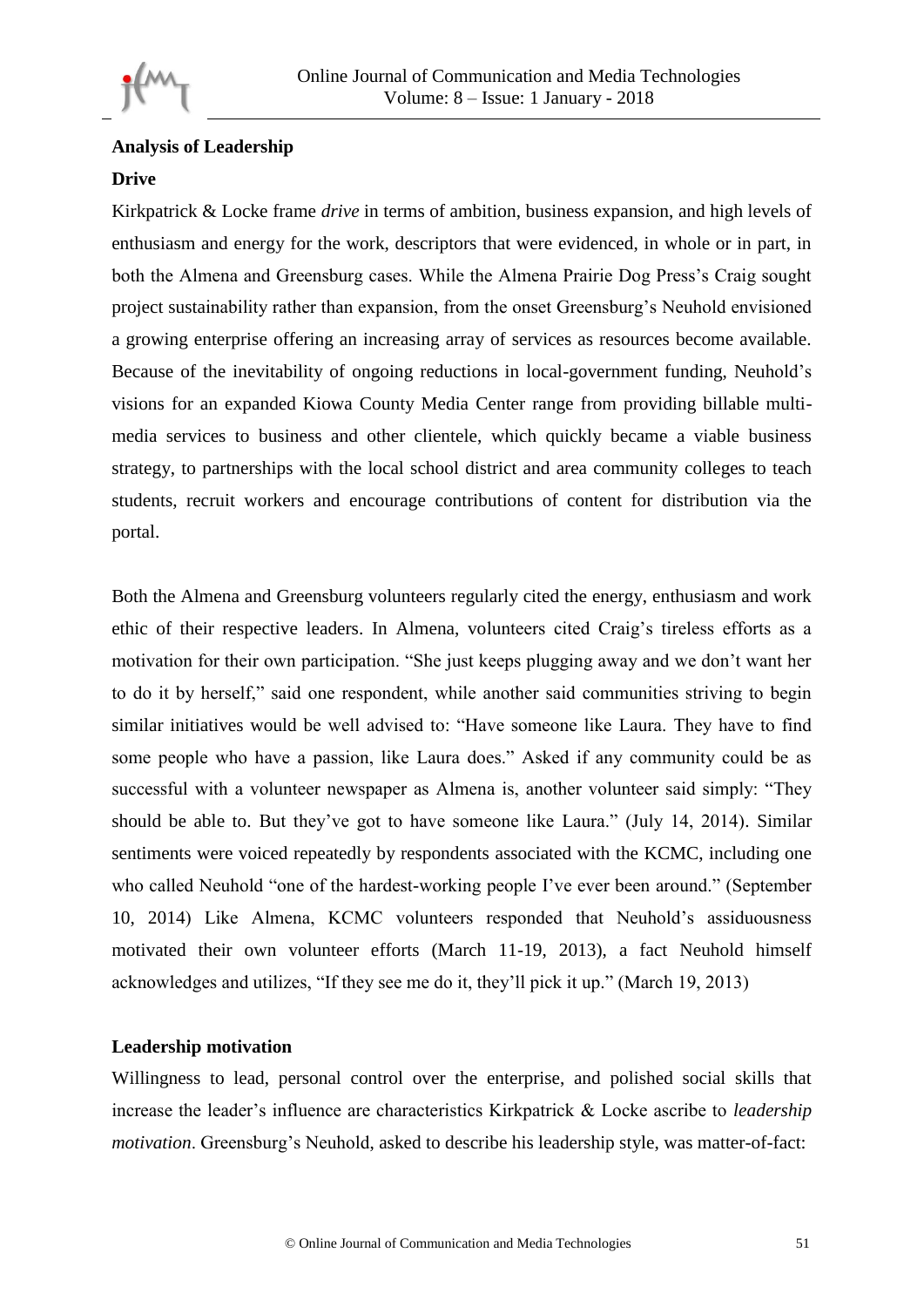

I've actually been a natural-born leader, all the way through school. I just step in to a leadership role without even thinking about it. I feel very comfortable. I don't mind the pressure, people looking to me about what to do next. And volunteers add a whole new element. (March 13, 2013)

Almena's Craig initially took the leadership role to help her cope with family tragedy. Perhaps more circumspect than Neuhold, she nevertheless expressed similar sentiments saying, "The (news)paper is funny. You get sucked in a little at a time and it becomes the reason to get up and do something. I owe the community…It's been a real honor for me to be with the Prairie Dog Press this long. It's been quite a ride." (May 13, 2014)

Both Craig and Neuhold were instrumental in the early formation of the media projects and both have been widely acknowledged as the leadership, by both their communities and the volunteers, since the projects' inceptions. Both exercise control over their projects ranging from setting goals and agendas to dealing with day-to-day minutae. While Neuhold is advised by a board of directors, "everything starts and stops with me." (July 14, 2014) Both leaders delegate a variety of tasks, but volunteers of both projects question the future sustainability of the projects absent their leaders. "We need to get someone trained in case…if something happened to Laura," said one volunteer (July 14, 2014), a concern made self-evident when the newspaper stopped publishing while Craig was briefly incapacitated. Both leaders echo the leadership succession concerns of the volunteers. "I've thought of that," said Neuhold. "If something traumatic happened and I was in the hospital for months, everything would be put on hold." It would be difficult to carry on if that were to happen." (July 14, 2014) The most immediate danger to the sustainability of the newspaper, Craig said, is "If I walked out in the street and got hit by a truck. I don't think anyone would take over." (May 13, 2014)

Regarding social skills, the ability and willingness to provide positive feedback and reinforcement emerged as a central leadership trait in both case studies, cited by volunteers and the leaders themselves. Neuhold stresses "how good we're doing" as a vehicle for achieving buy-in on future, more expansive projects. "That positive reinforcement is what people need to come back," he said. "I stay real positive." Asked about Craig's leadership style, the volunteers cited her ability to create a positive environment. Said one: "She always pats you on the back. She always thanks you. She's not forceful or demanding or gets rude or anything." Volunteers in both projects, but especially in Almena, said those social attributes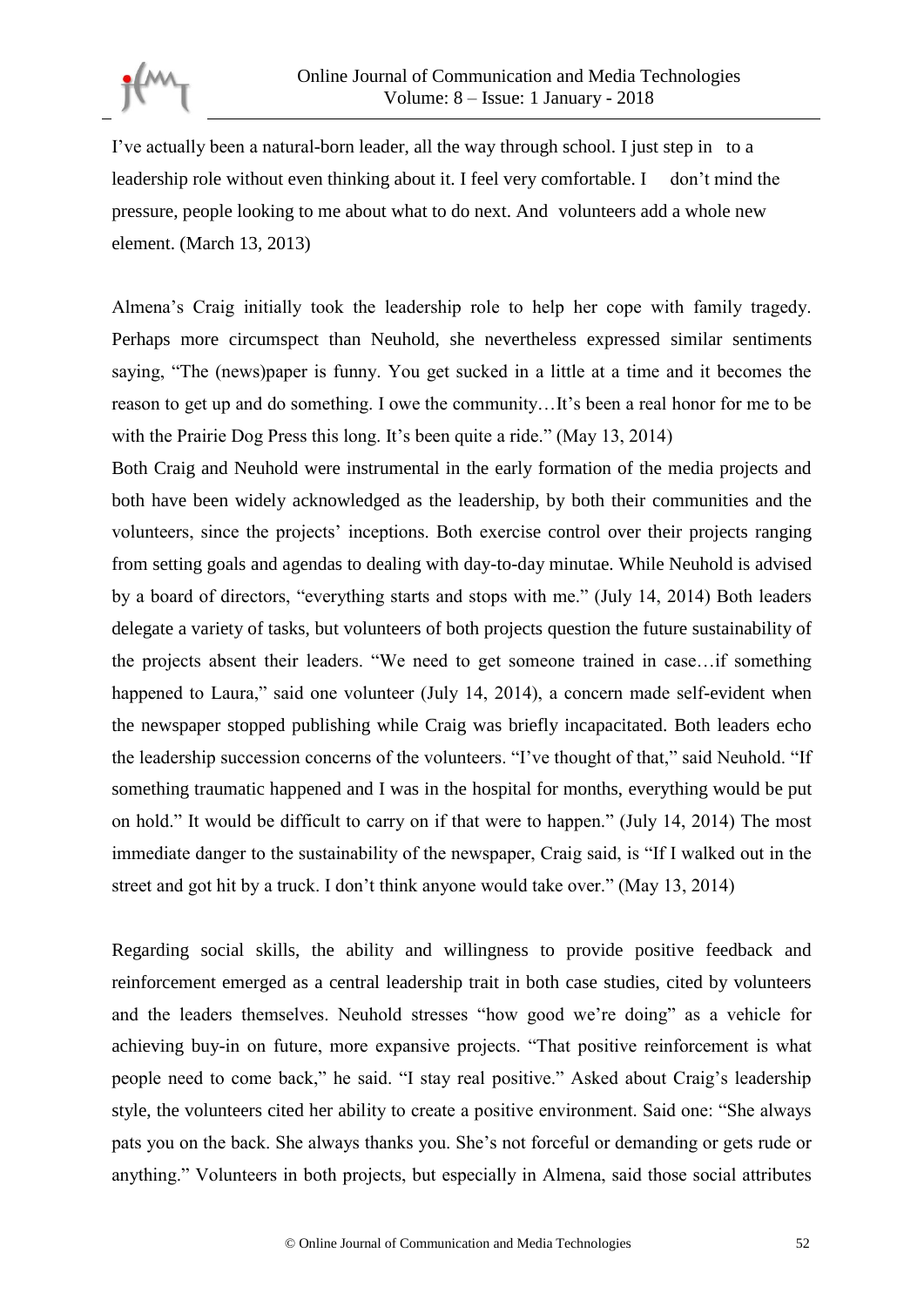

help foster an environment where current friendships are sustained and new ones are created which, in turn, helps in the recruitment and retention of volunteers. Working at the newspaper "is a friendship thing, an extended family," said Craig. "There's lots of comraderie, joking and laughing, everyone enjoying everyone." (May 13, 2014)

## **Honesty and Integrity**

Kirkpatrick & Locke suggest that traits associated with *honesty and integrity* confer credibility and a more predictable and consistent decision and leadership process. Both Almena and Greensburg exhibit a typical small-, rural-town characteristic: Everyone knows everyone. With both the newspaper and the Media Center, that dynamic has been a valuable asset, with both leaders well known to be members of good standing in their respective communities. For example, one Greensburg respondent, speaking of Neuhold's work with students, said "He's a hard-working person with good values and morals….I know the quality of work he will give the students."

In both cases, several volunteers cited an existing friendship with Craig or Neuhold as a primary motivating factor for their volunteering — friendship presumably indicative of characteristics such as honesty and integrity.

## **Self-confidence**

*Self-confidence,* which Kirkpatrick & Locke cite as essential for commanding respect and arousing followers, was evident in both case studies. Both Craig and Neuhold exhibit indications of self-confidence born of experience or longevity or both. While Craig, now in her 70s, was not the first editor, she became a co-editor and shortly after, the sole editor, since the project's early days in 19XX, when a contingent from the state's land-grant university taught desk-top publishing skills necessary for newspaper production and delivery. Neuhold, not yet 30, attended a college with "a tremendous video program" where he got "a great education." (March 13, 2013) In both cases, their expertise and experiences have been amplified by broad support and gratitude from both the volunteers and the communities they serve.

While both leaders exhibited self-confidence during multiple interviews, their sense of being accepted and valued is not a function of being native-born with long family legacies in their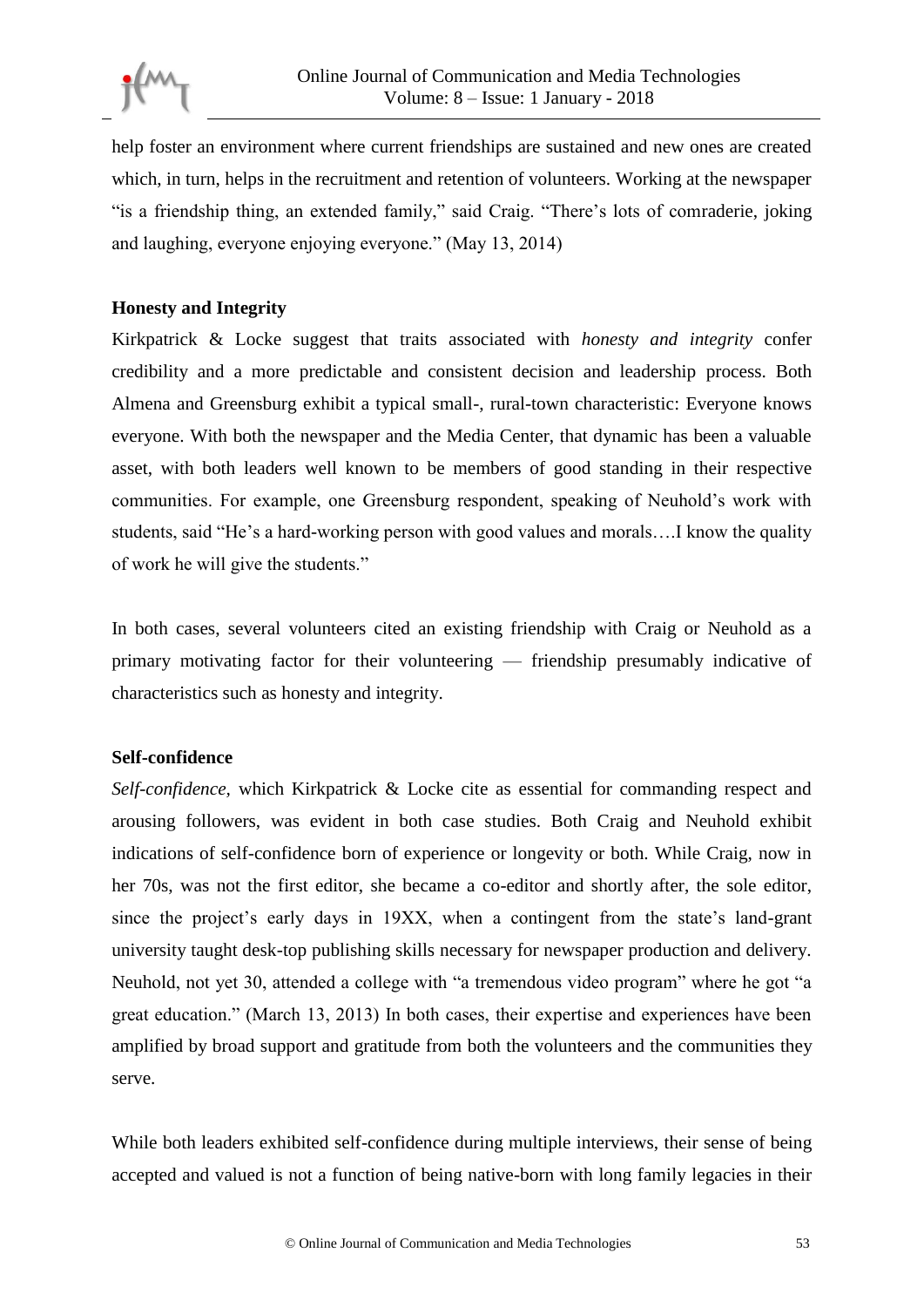

communities. Craig and Neuhold are both considered "newcomers" in the small-town sense. Said Craig:

There are three types of people who live in Almena. There is the inner circle of those who were born here and raised here and they all know teach other. Then there is the second circle of those who marry into the inner circle but can never belong in the inner circle. Then there's the third circle of those who don't belong here. I was one of those. But since I started doing the paper, I feel like I have become a valuable part of the community.

Neuhold was born and raised in an adjacent state with demographic, social and physical characteristics similar to those of Greensburg. Unmarried during the nascent years of the Media Center, Neuhold has since married a community native and is raising a family there.

### **Cognitive Ability; Knowledge of Business**

Kirkpatrick & Locke argue that *cognitive ability* is the essential trait for problem solving, strategy formulation, and decision making, while *knowledge of business*, Kirkpatrick & Locke say, is often even more important than cognitive abilities. Evidence suggests that both Craig and Neuhold, beyond any doubt, have the cognitive ability and business knowledge to lead their enterprises in ways that impress their volunteers. Volunteers repeatedly said their respective leaders' understanding of the day-to-day operations of every aspect of their operations were unique and indispensible. One Almena volunteers readily admitted that she lacked the skills Craig has to lead the newspaper operations and "everybody is the same way." She explained: "I know I couldn't do it. I don't think there's anybody...If someone told me what to put, I could type it in, but putting it on the pages is very hard." Another said that, given the realities of producing a newspaper, "a lot of people don't have a clue that this is done by volunteers. A lot of people think Laura gets paid to do this." (July 14, 2014)

Neuhold exhibits similar cognitive ability and business knowledge central to the functioning of the high-tech Media Center and acknowledged in a community where such skills are far from the norm. Volunteers repeatedly referenced self-doubt about their technical skills, with both adults and high school volunteers expressing significant initial reluctance to participate "because you're afraid of messing up." (November 11, 2015) But time and again, the volunteers credited Neuhold for having both teaching expertise and contagious confidence in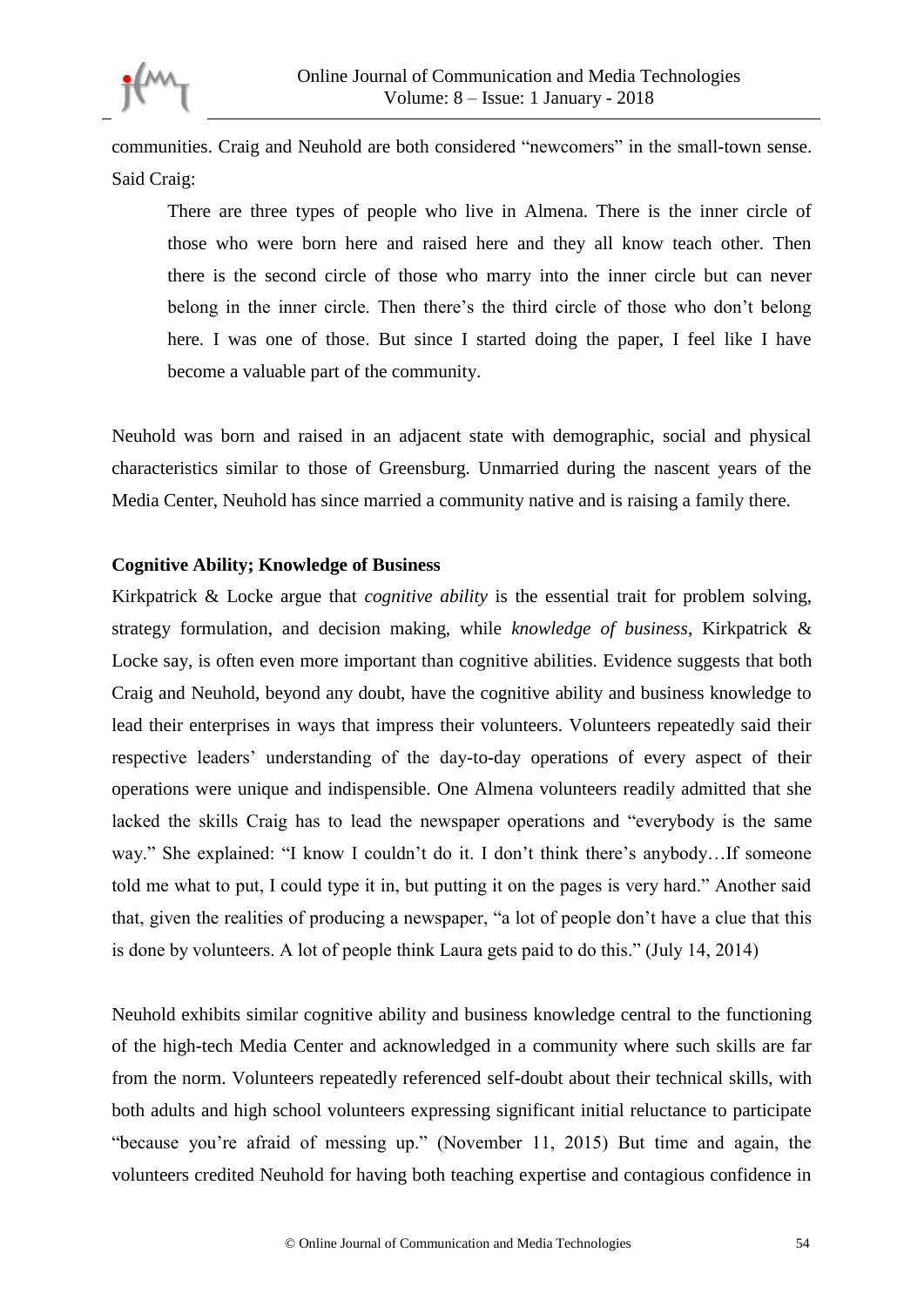

the volunteers' abilities — abilities several high-school volunteers said would be valuable in both their personal lives and future careers. (November 11, 2015). Said one seventh-grade volunteer: "Most times I think how young we are and doing this technology. And we have gotten good at it and picked it up. It strikes us how young we were and how good we are at it. (November 11, 2015)

RQ2: What other relevant leadership traits, if any, are present in the Almena and Greensburg case studies?

Kirkpatrick & Locke acknowledge that leadership traits other than the six in their model may well exist that also support the possibility, if not the likelihood, of successful leadership and, indeed, other such traits were evident in the Almena and Greensburg case studies. For example, both Craig and Neuhold exhibited a sustained ability to present a *vision* that volunteers rally around at what could be considered evangelical levels that differs from Kirkpatrick & Locke's six traits. The Almena volunteers expressed myriad reasons for participation — "it gives me something to do" and "I enjoy the fellowship of other girls," for example — but they frequently cited a more visionary understanding of the role of a community newspaper. "Keeping the little paper alive and going is helping our community stay connected," said one. Greensburg's Neuhold overcame initial community indifference to the Media Center (Mwangi, et al, 2015) and instilled an ambitious vision in volunteers, nearly none of whom had prior experiences producing media content. "I think we could be a viable television station," said one typical volunteer, acknowledging that the idea "sounds crazy" and is "pretty far out there." But, she insisted, "I know we could do it." Several volunteers, adult and high-school, acknowledged with pride that the Media Center project is unique in small-town, rural America, adding that it enhances the community's reputation and serves as an example to others. Demonstrating an additional leadership trait, leaders in both case studies demonstrated a level of *charisma* that went well beyond Kirkpatrick & Locke's "polished social skills" aspect of *leadership motivation.* Volunteers for both media endeavors repeatedly cited fond feelings for their leaders that caused them to tirelessly perform tasks essential for operational success, while also being willing to volunteer for additional duties. One Greensburg sports-broadcasting volunteer, asked if he would be willing to work on other projects, said: "Absolutely. Anything Grant asks me to do I'd be more than willing to do. There's nothing I wouldn't absolutely be involved in...If the need arose, and Grant said he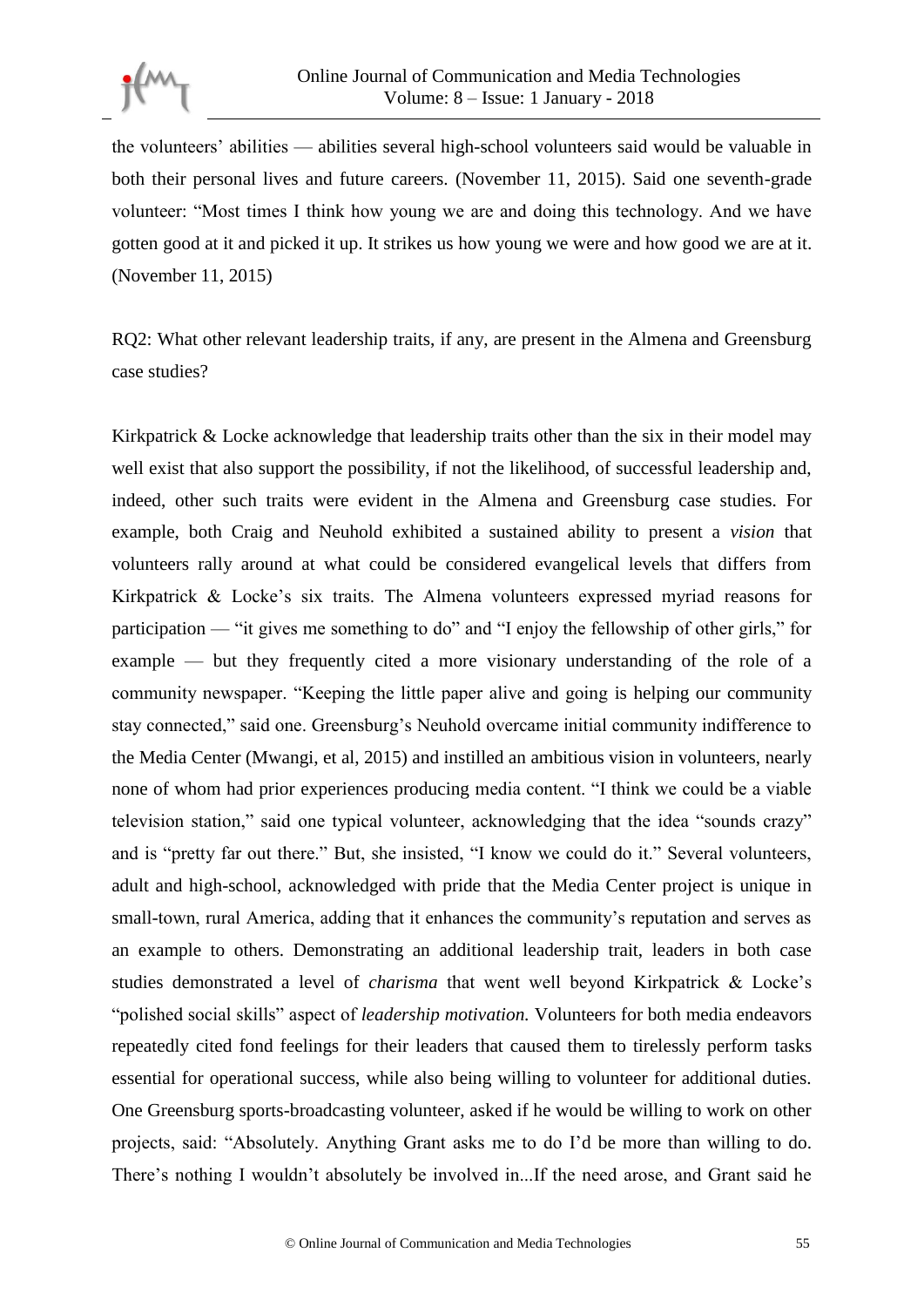

needed more, absolutely I'd be there." Almena's volunteers, perhaps less effusive, nonetheless repeatedly citing Craig's selflessness and friendship as a motivating reason for their participation.

Volunteers with both media projects frequently cited their admiration and appreciation of their leaders' levels of *community engagement* in projects other than the newspaper and the Media Center, community contributions that volunteers said encouraged reciprocal participation in the media endeavors. The success that both Laura and Neuhold have achieved also shows that you don't have to be native to the community if you possess the right personality traits for the job. Both have been accepted by their respective communities and Neuhold has recently married from the area and is raising a family; Laura says she feels accepted by the community: "….since I started doing the paper, I feel like I have become a valuable part of the community." Thus being native to a place is not a prerequisite for a community to allow anyone to run their communication hub if that person shares their vision and identifies with the community. This is a critical observation since most community media outlets are local operations designed for a unique geographic location with all its unique peculiarities that define it. And yet the Almena and Greensburg examples seem to suggest that an outsider can lead such an effort if he/she engages with the community and gains their mutual respect and acceptance. The ability to plan a succession may be a missing, yet crucial, trait. Both Laura and Neuhold do not have a succession plan in place, a situation whose seriousness was underscored when Laura was in the hospital and a volunteer had to step up. This means that if anything happens to either of them, the continuity of the Greensburg and Almena community media operations could be at risk.

#### **Conclusion**

Research in community media has primarily focused on the content and goals of such ventures (Lacy, Duffy, Thorson & Fleming, 2010). While these are obviously important issues to look at, what the Almena and Greensburg case studies show is the critical role that leadership plays in the success or failure of community media organizations. This paper has sought to use the leadership traits analysis as one way to map out the right leadership qualities critical to the success of community media organizations and to focus attention on the need for researchers to pay more attention to leadership in community media studies.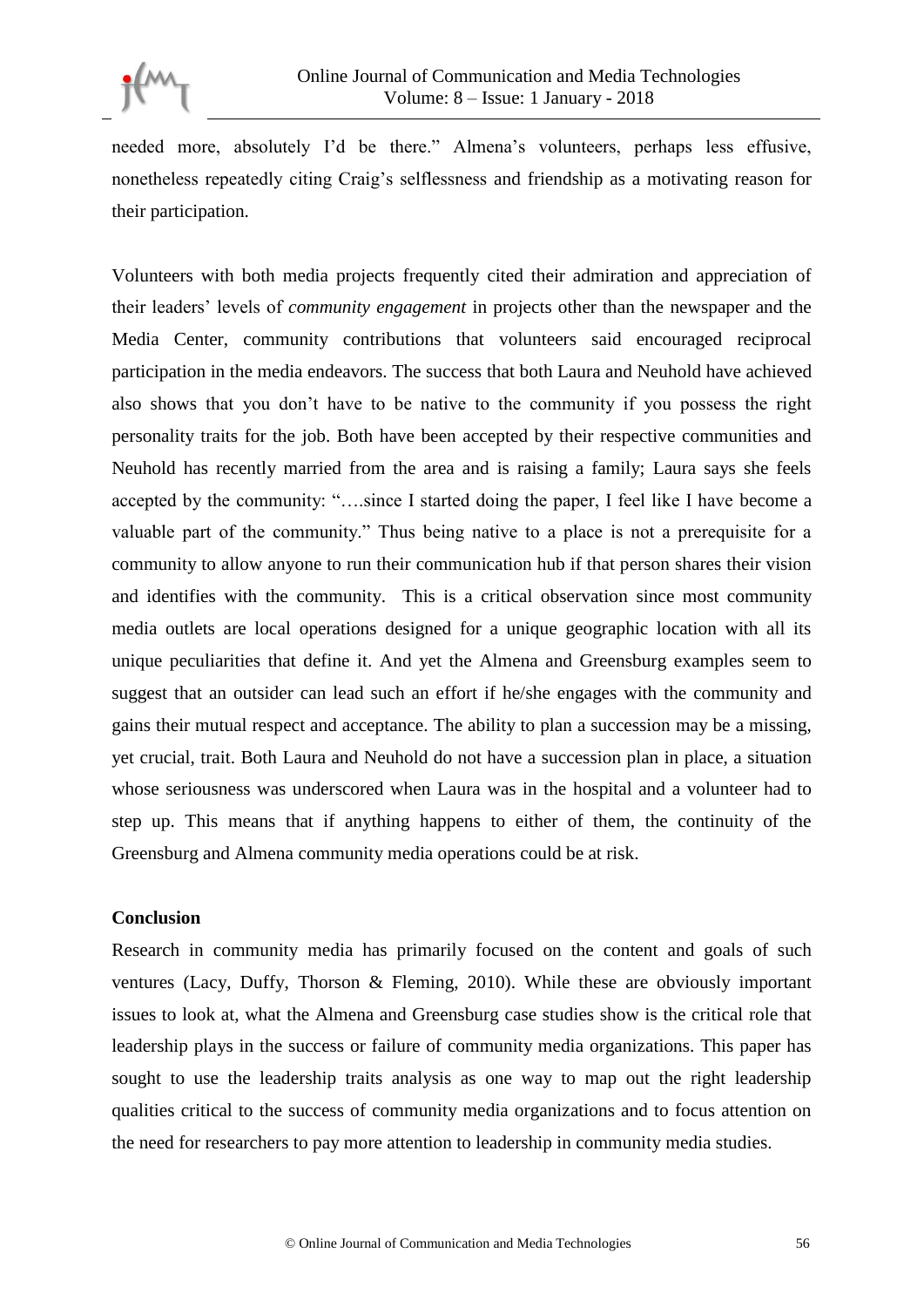

### **References**

Babbie E (1992). The practice of social research ( $6<sup>th</sup>$  ed). Belmont, CA: Wadsworth.

- Bressers B (2000, Fall). Inside the Prairie Dog Press; Kansas volunteers publish community news after 102-year-old weekly folds. Grassroots Editor, 41:3, 14-17.
- Bressers, B., Smethers, J.S. and Mwangi, S.C., 2015. Community Journalism and Civic Engagement in Mediated Sports: A case study of the open-source media project in Greensburg, KS. Journalism Practice, 9(3), pp.433-451.
- Boyatzis, R.E., 1998. Transforming qualitative information: Thematic analysis and code development. Sage.
- Burns, J. M. (1978). Leadership. New York: Harper and Row.Catt, S.E. and Miller, D.S., 1985. Supervisory management and communication. McGraw-Hill/Irwin. Comprint, 1998. Navigating in the future media markets, Comprint International Report.
- Demers, D.P., 1993. Effect of corporate structure on autonomy of top editors at US dailies. Journalism & Mass Communication Quarterly, 70(3), pp.499-508.
- Demers, D.P., 1994. Effect of organizational size on job satisfaction of top editors at US dailies. Journalism & Mass Communication Quarterly, 71(4), pp.914-925.
- Demers, D.P., 1996. Corporate newspaper structure, profits, and organizational goals. Journal of media economics, 9(2), pp.1-23.
- Edge, M., 2003. The good, the bad, and the ugly: Financial markets and the demise of Canada's Southam newspapers. International Journal on Media Management, 5(4), pp.227-236.
- European Union 2002. An analysis of the forest industry, European Union DG Enterprise. Available at: http://europa.eu.int/comm/enterprise/forest\_based/printing\_en.html, cited 18. August 2005.
- Ferrucci, P 2015. Follow the Leader: How Leadership can Affect the Future of Community Journalism. Community Journalism, 4:2, 19-35. "Greensburg is gone; its future unknown." (2007, May 6). Wichita Eagle. RetrievedMarch 10, 2010, from http://www.kansas.com/2007/05/06/63063/greensburg-is-gone-itsfuture.html
- Gade, P.J. and Perry, E.L., 2003. Changing the newsroom culture: A four-year case study of organizational development at the St. Louis Post-Dispatch. Journalism & Mass Communication Quarterly, 80(2), pp.327-347.
- Gans, H.J., 1979. Deciding what news: a study of CBS evening news, NBC nightly news, Newsweek, and Time. Pantheon Books.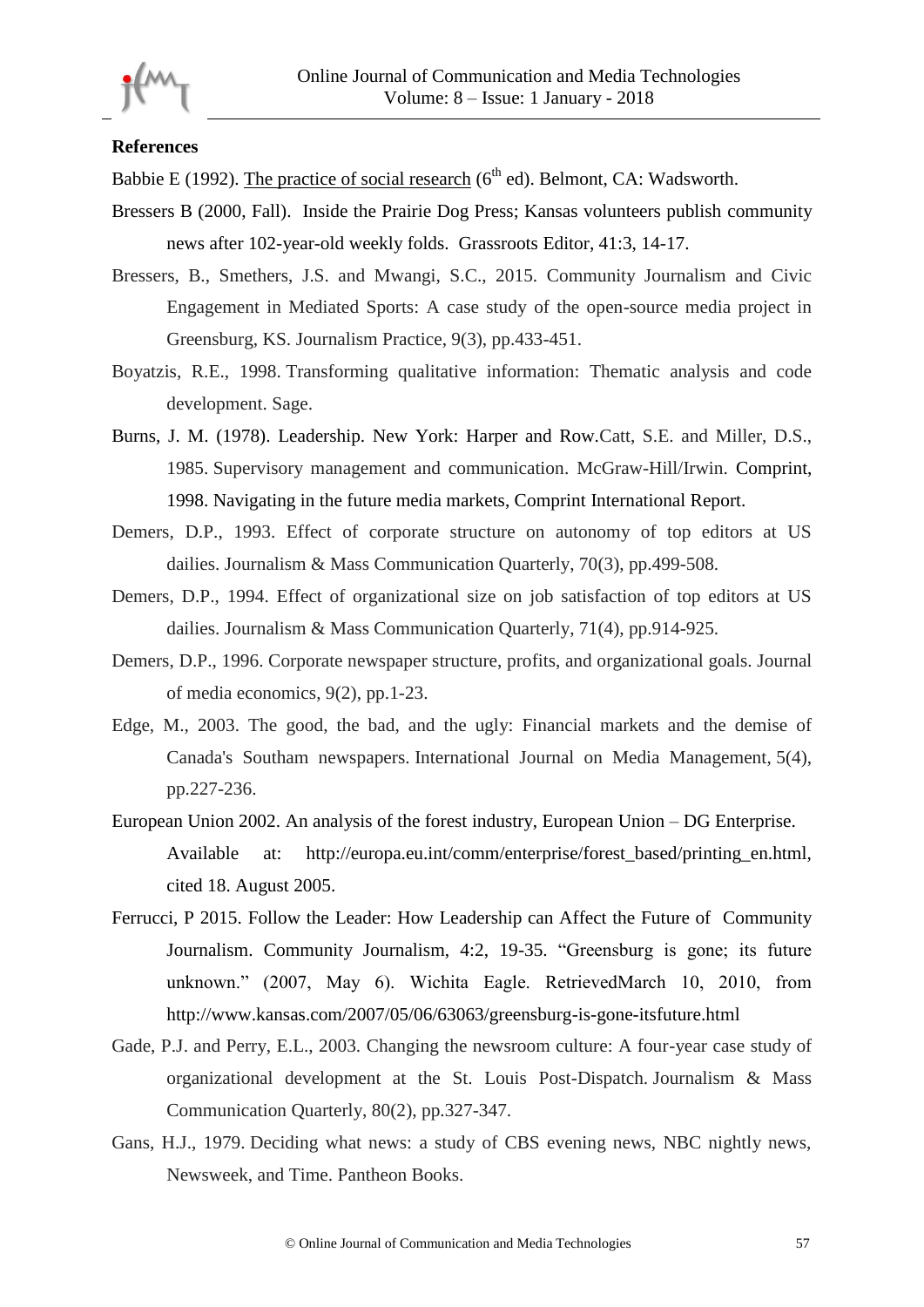

- Jago, A.G., 1982. Leadership: Perspectives in theory and research.Management science, 28(3), pp.315-336.
- Killebrew, K.C., 2004. Managing media convergence: pathways to journalistic cooperation. Wiley-Blackwell.
- Kirkpatick, S.A. and Locke, E.A., 1991. Leadership: do traits matter?. The executive, 5(2), pp.48-60.
- Küng, L, (Editor) 2006. Leadership in the Media Industry: Changing Contexts, Emerging Challenges. Jönköping International Business School, Jönköping, <sup>1</sup> sepSweden.
- Lacy, S., Duffy, M., Riffe, D., Thorson, E. and Fleming, K., 2010. Citizen journalism web sites complement newspapers. Newspaper Research Journal, 31(2), pp.34-46.
- Mierzjewska, B., & Hollifield, C. (2006). Theoretical Approaches in Media Management Research. In Albarran, Chan-Olmsted & Wirth (Eds.) Handbook of Media Management and Economics. New Jersey. Lawrence Erlbaum Associates.
- Mwangi, S.C., Smethers, J.S. and Bressers, B. (2014). "If you build it, will they come? An exploratory study of community reactions to an open source media project in Greensburg, Kansas." Community Journalism, 3:1, 72-86.
- Pérez‐Latre, F.J. and Sánchez‐Tabernero, A., 2003. Leadership, an essential requirement for effecting change in media companies: An analysis of the Spanish market. International Journal on Media Management, 5(3), pp.199-208.
- Peterson, C.A., & Domingo, D. 2008. Making Online News: The Ethnogrpahy of New Media Production. New York: Peter Lang.
- Politis, A.E., Leadership Characteristics in the Graphic Arts and Media Sector. Leadership in the Media Industry, p.59.
- Powers, A 2006. An Exploratory Study of the Impact of Leadership Behavior on Levels of News Convergence and Job Satisfaction. In Leadership in the Media Industry: Changing Contexts, Emerging Challenges. Jönköping International Business School, Jönköping, sepSweden.
- Robinson, R. (Producer). (2005). The Prairie Dog Press: Community journalism's struggle for survival. (Available from the Huck Boyd National Center for Community Media, 110 Kedzie Hall, Kansas State University, Manhattan, KS 66506).
- Shaver, D and Shaver, M. A (2006) Credentials, Strategy and Style: The Relationship between Leadership Characteristics and Strategic Direction in Media Companies. In Leadership in the Media Industry: Changing Contexts, Emerging Challenges.